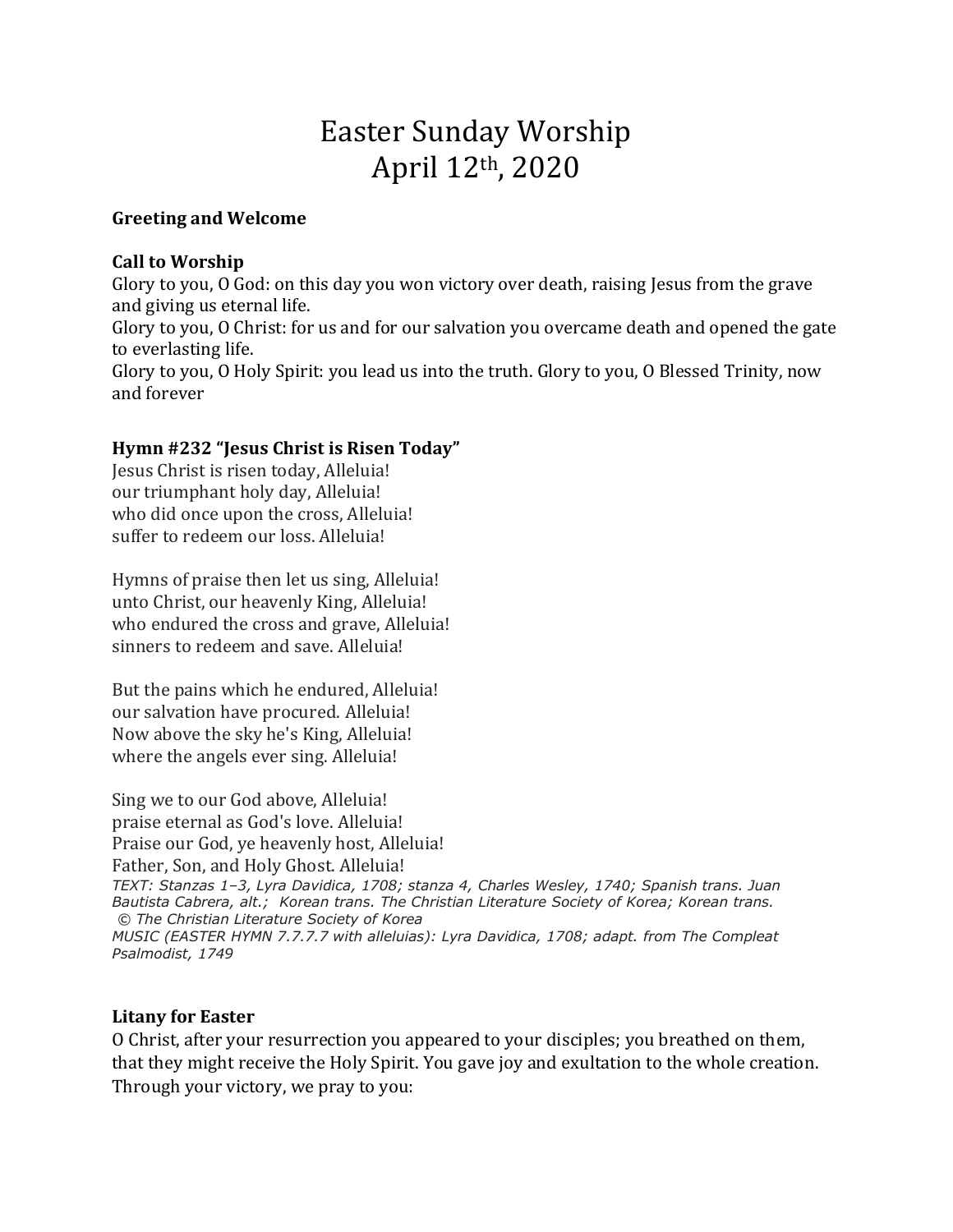# **Hear us, Lord of glory.**

O Christ, after your resurrection you sent out your disciples to teach all nations and to baptize them in the name of the Father and of the Son and of the Holy Spirit; you promised to be with them and us until the end of the world. Through your victory, we pray to you:

# **Hear us, Lord of glory.**

O Christ, through your resurrection you lifted us up, and filled us with rejoicing. Through your salvation you enrich us with your gifts. Renew our lives and fill our hearts with joy. Through your victory, we pray to you:

# **Hear us, Lord of glory.**

O Christ, you are glorified by angels in heaven, and worshiped on earth. On the glorious feast of your resurrection, we pray to you:

# **Hear us, Lord of glory.**

Save us, O Christ our Lord, in your goodness, extend your mercy to your people who await the resurrection, and have mercy on us.

# **Hear us, Lord of glory.**

O Merciful God, You raised Your beloved Son, and in Your love You established him as head of Your church, and ruler of the universe. By Your goodness we pray:

# **Hear us, Lord of glory.**

O God, You gave Your only Son to suffer death on the cross for our redemption, and by his glorious resurrection You delivered us from the power of death. Grant us so to die daily to sin, that we may evermore live with him in the joy of his resurrection; through Jesus Christ our Lord, who lives and reigns with You and the Holy Spirit, one God, now and forever. Amen.

# **Song: King of Love**

With the hands that formed the world You washed our feet Kneeling down You laid aside Your majesty And You said for us to go and do the same So we serve for the glory of our King

You left Heaven's throne to rescue what was lost Stretching out Your mighty arms to bear the cross Then You rolled away the stone the vict'ry won And You said go and tell the world What love has done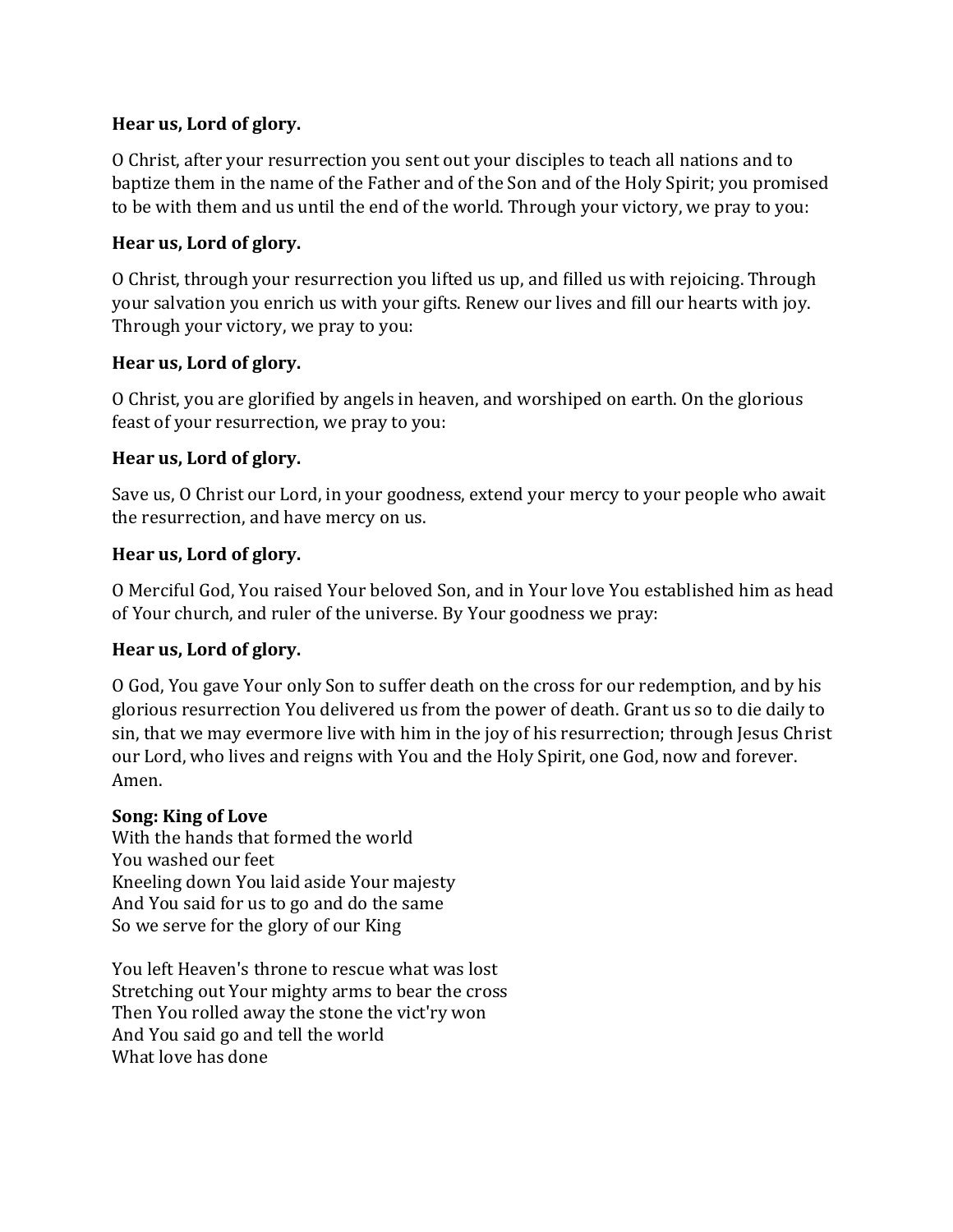Chorus King of love let Your kingdom come Reign in us Your daughters and Your sons Fill us up 'til we overflow With Your love until the whole world knows You are the King of love

Give us hearts that long to see Your justice done And let the river of Your mercy flow through us And let compassion be the loudest song we sing 'Til the day when ev'ry tongue declares You King

Chorus 2xs King of love let Your kingdom come Reign in us Your daughters and Your sons Fill us up 'til we overflow With Your love until the whole world knows You are the King of love

CCLI Song # 7052881 Steven Curtis Chapman © 2015 Be Essential Songs (Admin. by Essential Music Publishing LLC) Who You Say Music (Admin. by Essential Music Publishing LLC) For use solely with the SongSelect® Terms of Use. All rights reserved. www.ccli.com CCLI License # 1644445

## **Prayer of Confession**

**Almighty God, in raising Jesus from the grave, You shattered the power of sin and death. We confess that we remain captive to doubt and fear, bound by the ways that lead to death. We overlook the poor and the hungry, and pass by those who mourn; we are deaf to the cries of the oppressed, and indifferent to calls for peace; we despise the weak, and abuse the earth You made.**

**Forgive us, God of mercy. Help us to trust your power to change our lives and make us new, that we may know the joy of life abundant given in Jesus Christ, the risen Lord. Humbly we open our hearts to Your love and Grace. Amen.**

*Take a moment for your own silent confession*

## **Assurance of Hope and Forgiveness**

Do not be afraid! Christ is risen! The power of sin and death has been broken. Through the gift of Jesus' love and grace, we all have been forgiven. Thanks be to God. **Amen.**

## **The Presbyterian Hymnal #579** "Gloria Patri"

Glory be to the Father, and to the Son, and to the Holy Ghost; As it was in the beginning, is now, and ever shall be, world without end. Amen.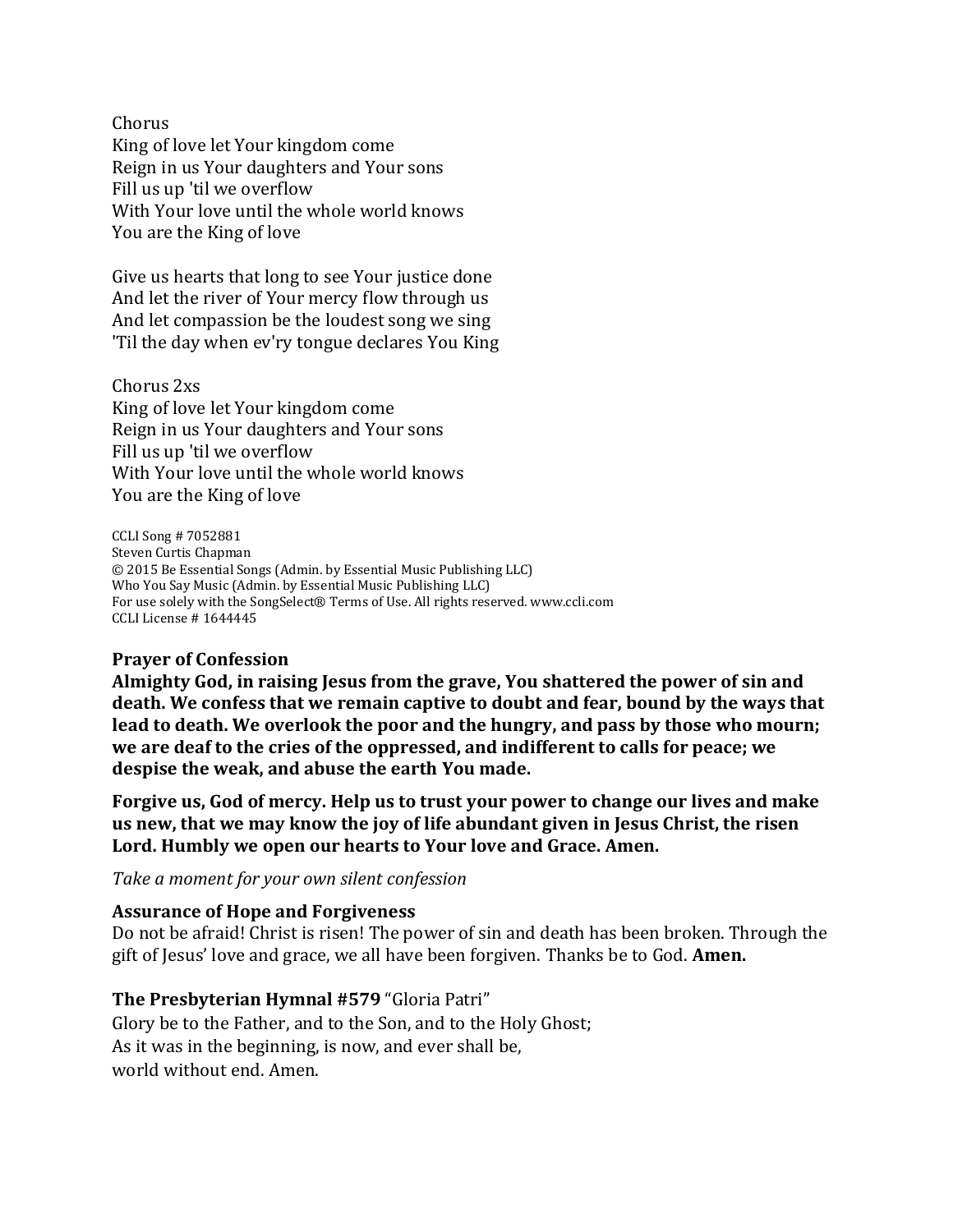*Public Domain Glory Be to the Father TEXT: Trad. liturgical text. Composer: Henry W. Greatorex (1851)*

## **Scripture Readings: Acts 10:34-43**

 $34$ Then Peter began to speak to them: 'I truly understand that God shows no partiality,  $35$ but in every nation anyone who fears him and does what is right is acceptable to him. <sup>36</sup>You know the message he sent to the people of Israel, preaching peace by Jesus Christ—he is Lord of all. <sup>37</sup>That message spread throughout Judea, beginning in Galilee after the baptism that John announced: <sup>38</sup>how God anointed Jesus of Nazareth with the Holy Spirit and with power; how he went about doing good and healing all who were oppressed by the devil, for God was with him. <sup>39</sup>We are witnesses to all that he did both in Judea and in Jerusalem. They put him to death by hanging him on a tree; <sup>40</sup>but God raised him on the third day and allowed him to appear, <sup>41</sup>not to all the people but to us who were chosen by God as witnesses, and who ate and drank with him after he rose from the dead. <sup>42</sup>He commanded us to preach to the people and to testify that he is the one ordained by God as judge of the living and the dead. <sup>43</sup>All the prophets testify about him that everyone who believes in him receives forgiveness of sins through his name.'

### **Violin Duet: 1st Movement**

### **John 20:1-18**

<sup>20:1</sup> Early on the first day of the week, while it was still dark, Mary Magdalene came to the tomb and saw that the stone had been removed from the tomb. <sup>2</sup>So she ran and went to Simon Peter and the other disciple, the one whom Jesus loved, and said to them, 'They have taken the Lord out of the tomb, and we do not know where they have laid him.' <sup>3</sup>Then Peter and the other disciple set out and went towards the tomb. <sup>4</sup>The two were running together, but the other disciple outran Peter and reached the tomb first. <sup>5</sup>He bent down to look in and saw the linen wrappings lying there, but he did not go in. <sup>6</sup>Then Simon Peter came, following him, and went into the tomb. He saw the linen wrappings lying there, <sup>7</sup>and the cloth that had been on Jesus' head, not lying with the linen wrappings but rolled up in a place by itself. <sup>8</sup>Then the other disciple, who reached the tomb first, also went in, and he saw and believed; <sup>9</sup>for as yet they did not understand the scripture, that he must rise from the dead. <sup>10</sup>Then the disciples returned to their homes.

<sup>11</sup> But Mary stood weeping outside the tomb. As she wept, she bent over to look into the tomb; <sup>12</sup>and she saw two angels in white, sitting where the body of Jesus had been lying, one at the head and the other at the feet. <sup>13</sup>They said to her, 'Woman, why are you weeping?' She said to them, 'They have taken away my Lord, and I do not know where they have laid him.' <sup>14</sup>When she had said this, she turned round and saw Jesus standing there, but she did not know that it was Jesus. <sup>15</sup>Jesus said to her, 'Woman, why are you weeping? For whom are you looking?' Supposing him to be the gardener, she said to him, 'Sir, if you have carried him away, tell me where you have laid him, and I will take him away.' <sup>16</sup>Jesus said to her, 'Mary!' She turned and said to him in Hebrew, 'Rabbouni!' (which means Teacher). <sup>17</sup>Jesus said to her, 'Do not hold on to me, because I have not yet ascended to the Father. But go to my brothers and say to them, "I am ascending to my Father and your